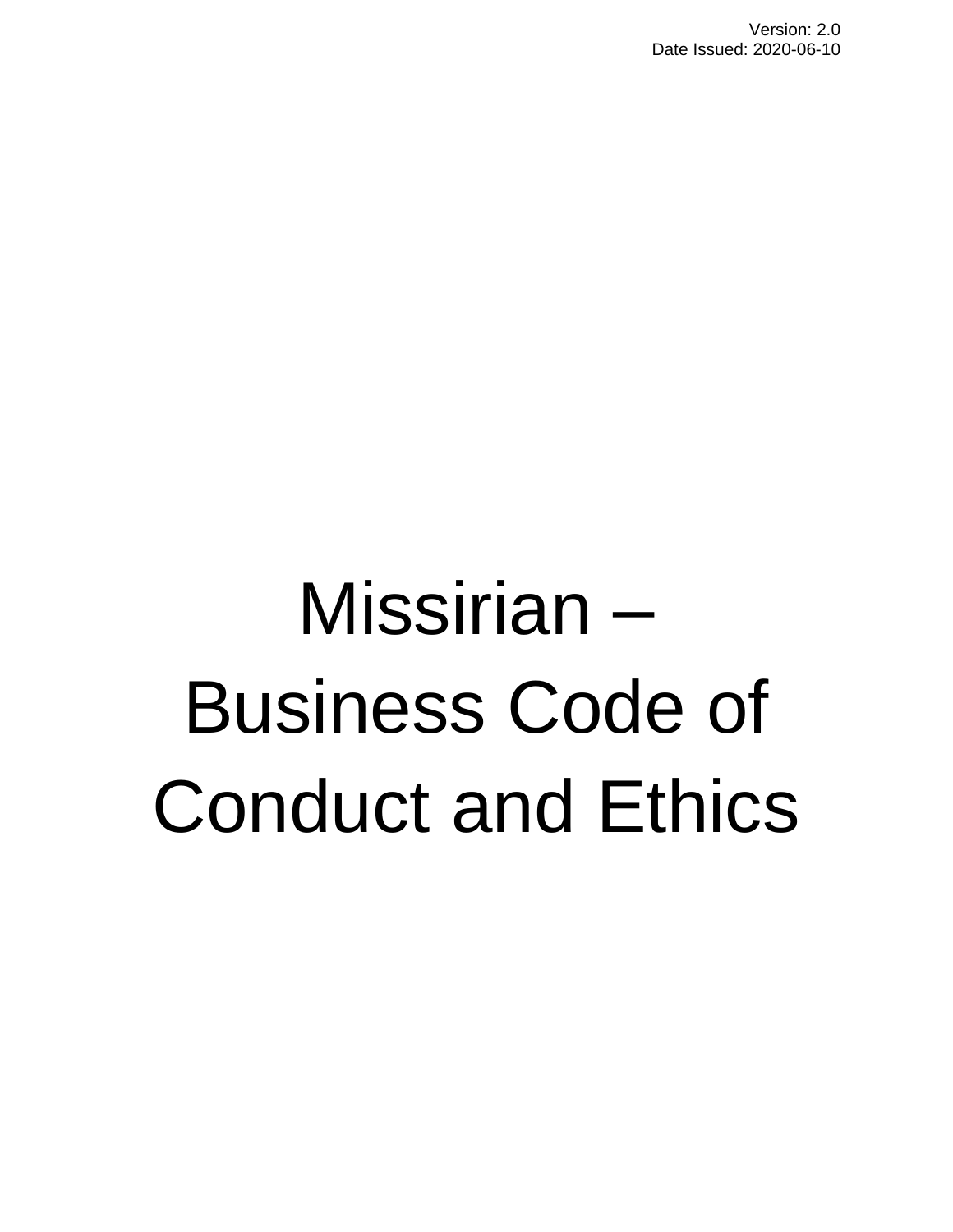### **CONTENTS**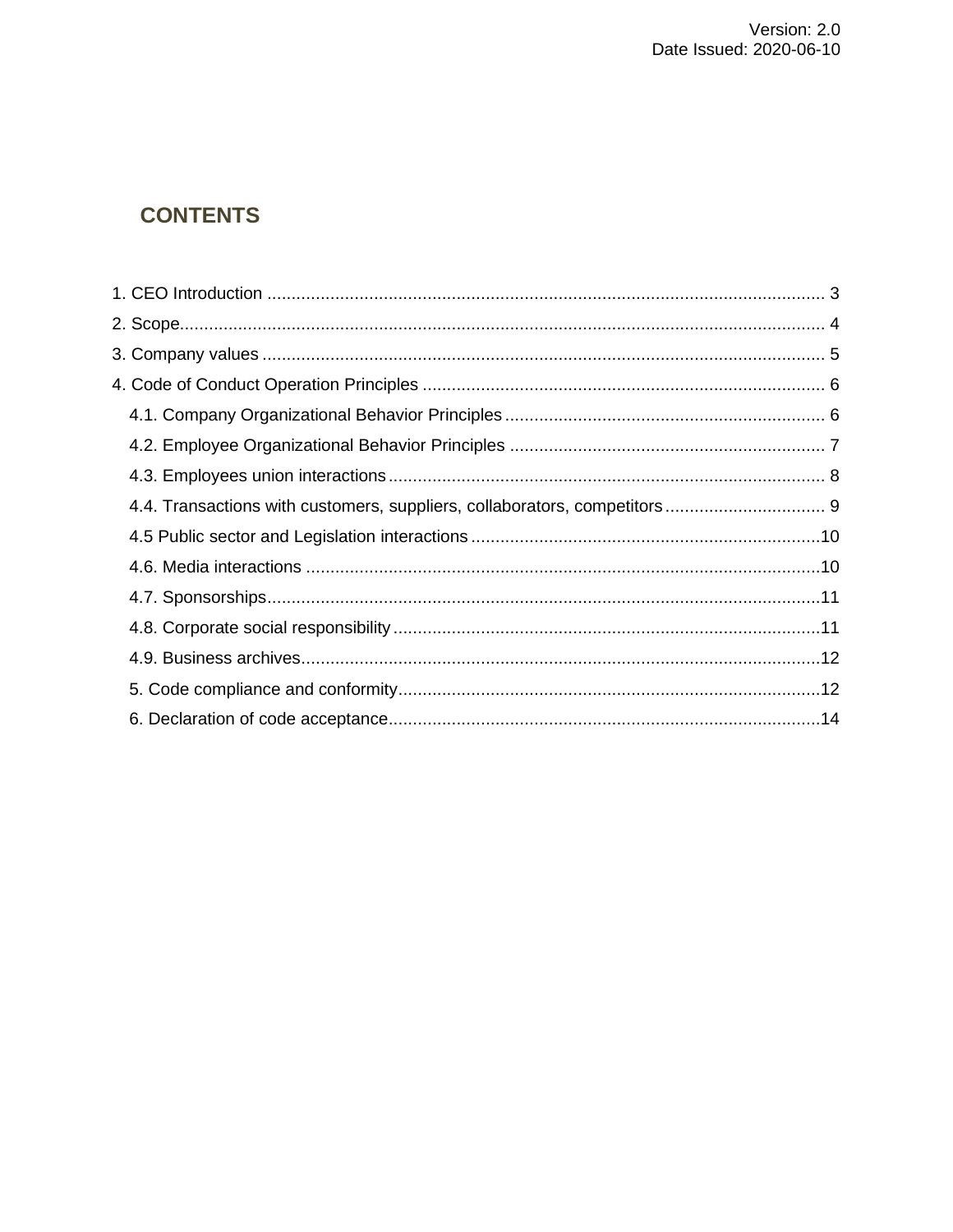# <span id="page-2-0"></span>**1. CEO Introduction**

Dear Colleagues and Associates,

**MISSIRIAN SA** demonstrates its commitment to the development and diffusion of its corporate culture by applying applicable law and establishing corporate values, principles, and rules of business-related conduct, that distinguish it for almost two centuries in the international tobacco market.

Purpose of this Code is the efficient response of our company to its strategic business objectives and to the changes and challenges of our era with Business Code of Conduct & Ethics in all its policies, actions, functions, and transactions.

With right governance and exemplary leadership, we will continue to contribute to the progression of corporate social responsibility centered around human, society and the environment.

We respectfully invite all of you to accept the adoption and adherence to this Code of Business Conduct & Ethics.

Sincerely,

**Nikolaos Tzoumas,** 

**CEO**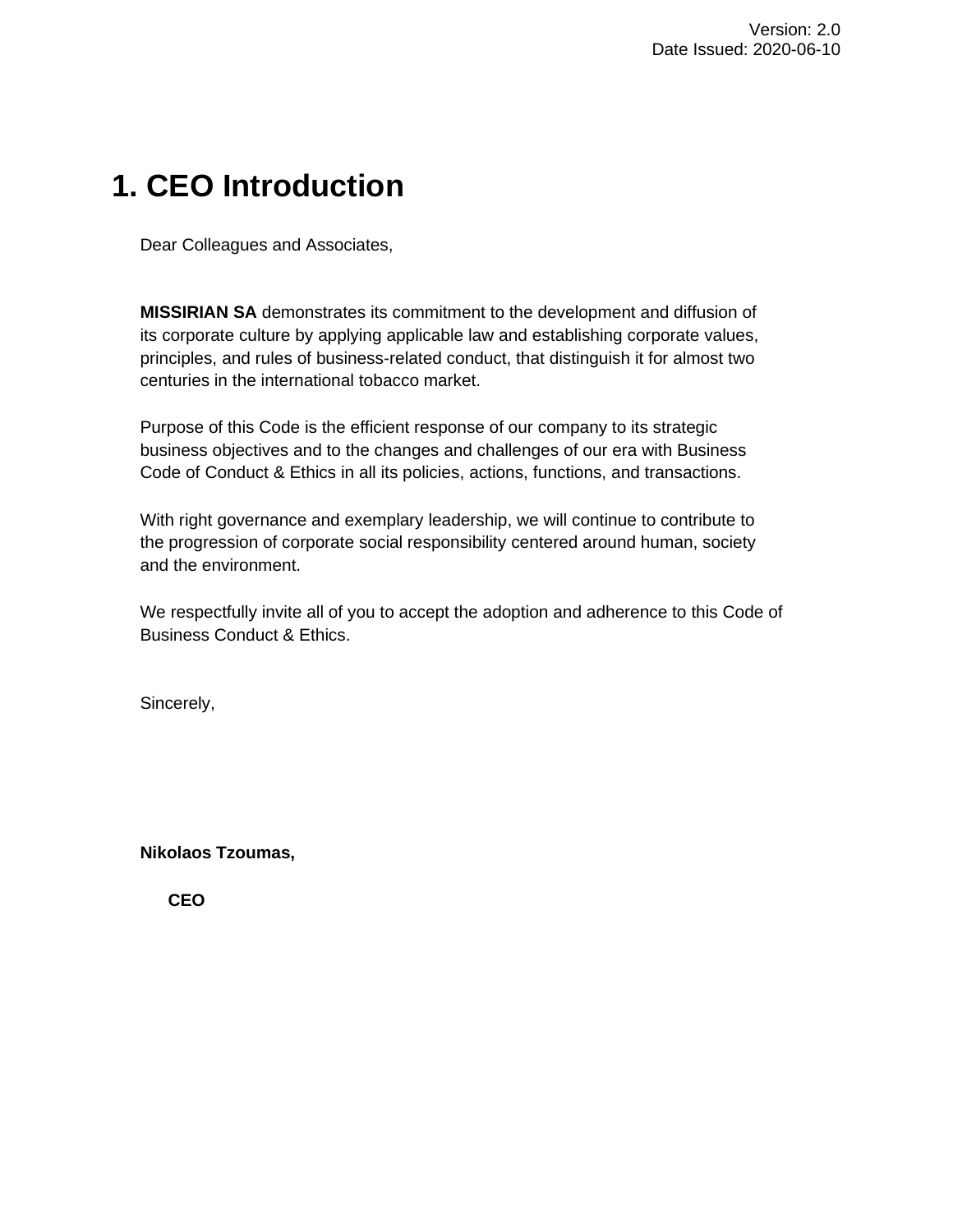# <span id="page-3-0"></span>**2. Scope**

2.1. **MISSIRIAN SA** acknowledges that its long-term development and safeguarding of its interests depends largely on entrepreneurial excellence with respect towards human, society, and the environment.

2.2. **Missirian Code of Business Conduct & Ethics** constitutes the declaration of corporate values and principles of labor conduct, in accordance with the applicable legal framework and corporate culture and suggests that the way in which business results are achieved are as important as their achievement.

2.3. Code applies to the entirety its human resources, i.e. members of the Board of Directors, Directors, Supervisors, Advisors and employees at its headquarters, its branches, existing or established, in Greece and abroad.

2.4. Suppliers and partners are also subject to these requirements, as compliance with the Code is a prerequisite for the commencement and continuation of their cooperation with the Company.

2.5. Code complements current legislation, corporate policies, procedures, directives, regulations, and operational collective agreements of the Company.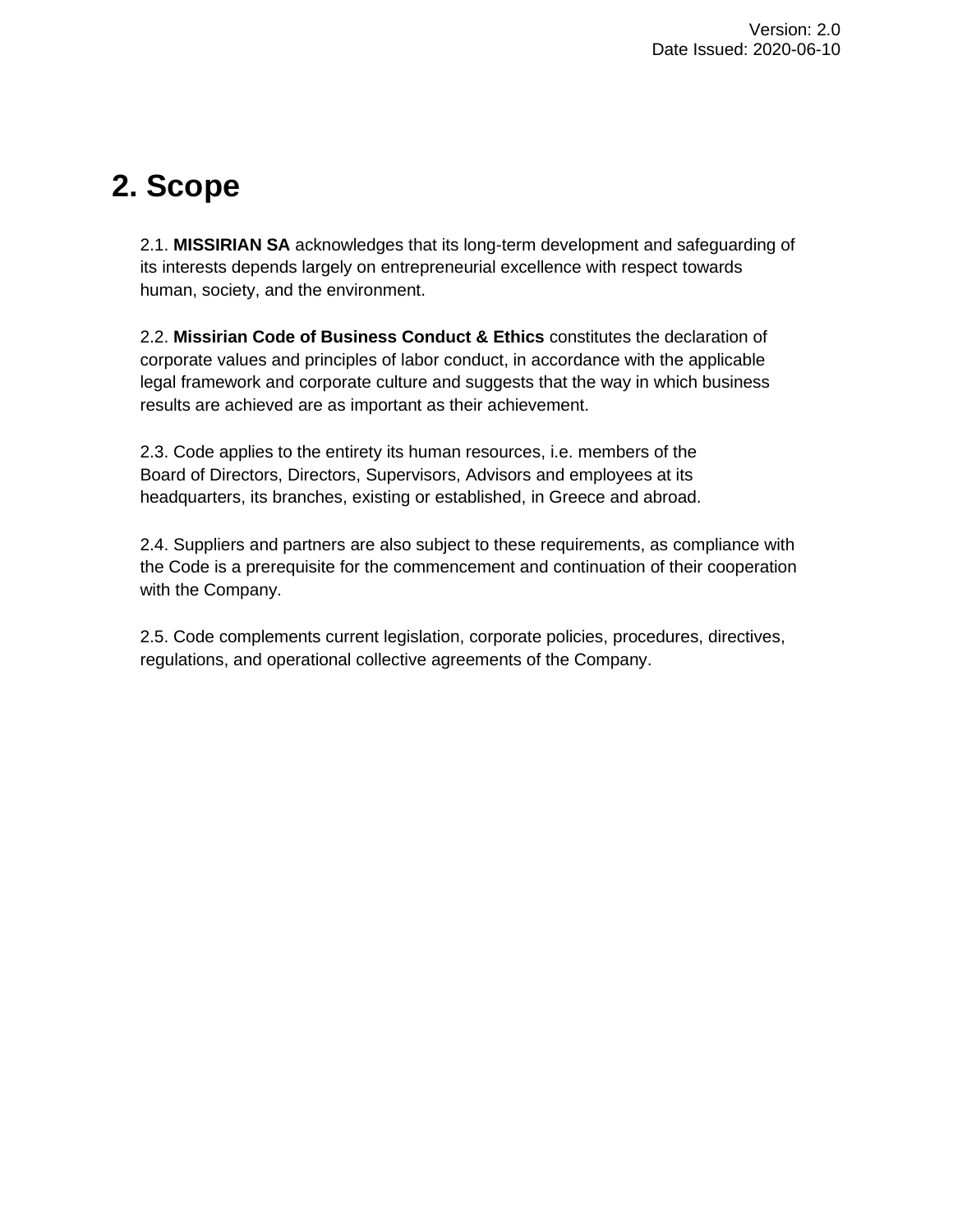# <span id="page-4-0"></span>**3. Company values**

3.1. The following are defined as Corporate Values:

**Transparency** regarding all business transactions, financial, commercial, or otherwise.

**Respect** towards all stakeholders - customers, suppliers, employees, partners, society during the implementation and development of business activities.

**Trust** between trading parties in all business processes.

**Justice** concerning the evaluation and achievement of administrative decisions and to all parties involved.

3.2. Missirian SA designates every Director, Supervisor and Employee responsible for the protection of the corporate values and principles, in order to ensure its business activities, based on ethical standards that the company requires from third parties and in return third parties have the right to demand from the company.

3.3. The Company accepts the values and principles of other cultures incorporated into its business activity, but its collective actions must be governed by the core values and principles enshrined in the Code of Business Conduct and Ethics.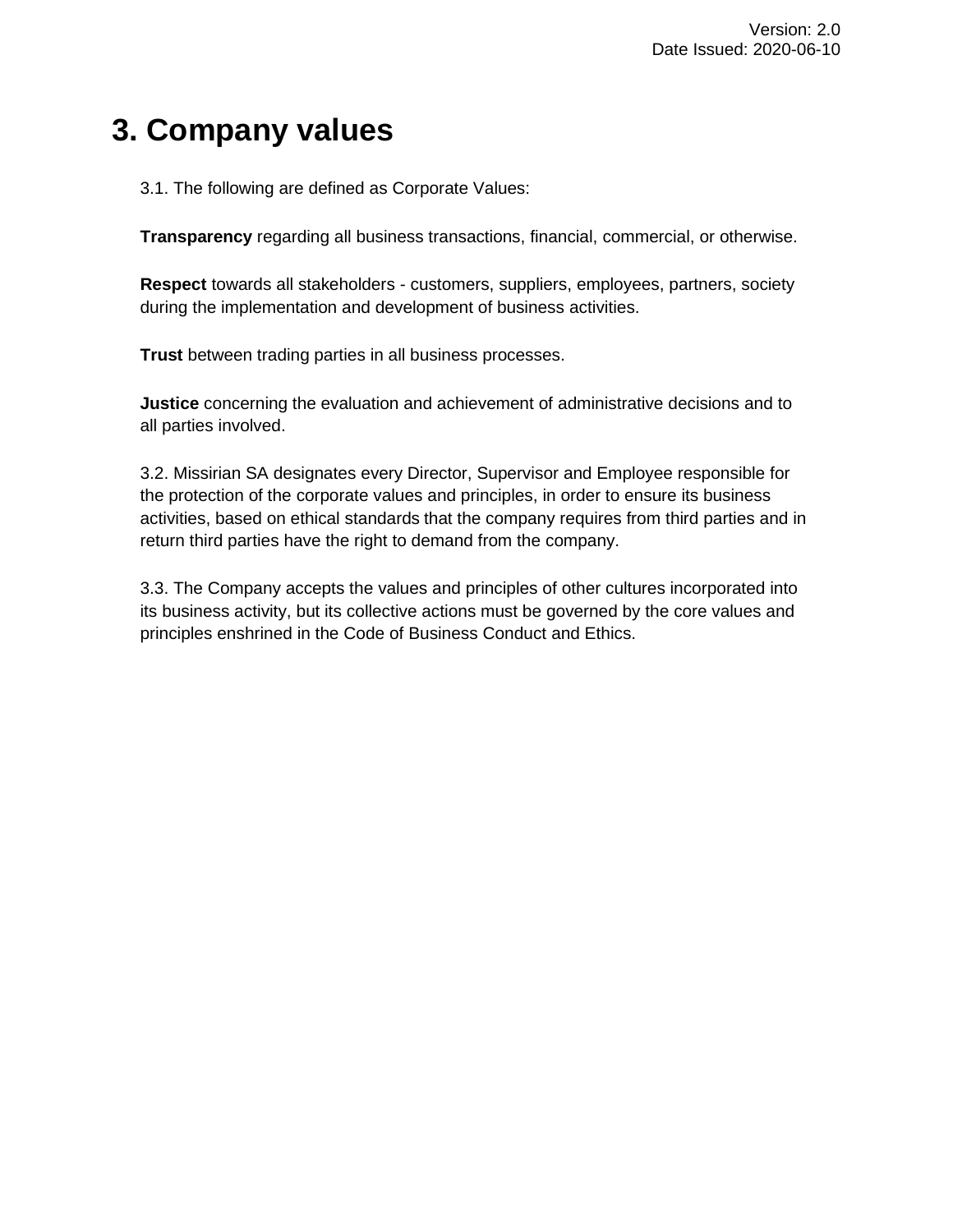# <span id="page-5-0"></span>**4. Code of Conduct Operation Principles**

#### <span id="page-5-1"></span>**4.1. Company Organizational Behavior Principles**

4.1.1. Company is committed to the Protection of Human Rights, as defined in the UN Declaration of Human Rights (UNDHR)\* and the International Labor Organization (ILO) Conventions on Labor\*\*.

4.1.2. Company conforms to the Principle of Equal Treatment in Labor Relations, enabling the recruitment, employment, training, and professional development depending on the performance, manpower skills and its operational needs.

4.1.3. Company respects Diversity of people due to racial or ethnic origin, religious or other beliefs, disability, age, and gender orientation in terms of employment, education, and professional development.

4.1.4. Company conforms to the European Regulations and National Laws concerning Personal Data Protection, on the one hand respecting private privacy and on the other hand ensuring that the collection, processing, use and observance of personal information is implemented only to the necessary extent and in accordance with applicable law.

4.1.5. Company contributes to the formulation of clear and specific policies, procedures, systems, and operational methods focused on ensuring internal organization, order, proper operation, improved productivity, and compliance with its legal obligations.

4.1.6. Company ensures the provision of a healthy and safe work environment by defining, adopting, and adhering to rules and measures of health, hygiene, safety, and environmental protection, in accordance with current legislation and relevant standards.

\* 1948 UN DECLARATION FOR HUMAN RIGHTS

\*\* 1999 Convention no. 182 of the ILO on the Abolition of Occupied Forms of Child Labor, Convention no. 138 of the ILO on the minimum age of access to employment, the 1948 Convention on the Freedom of Assembly and the Protection of the Right to Cooperation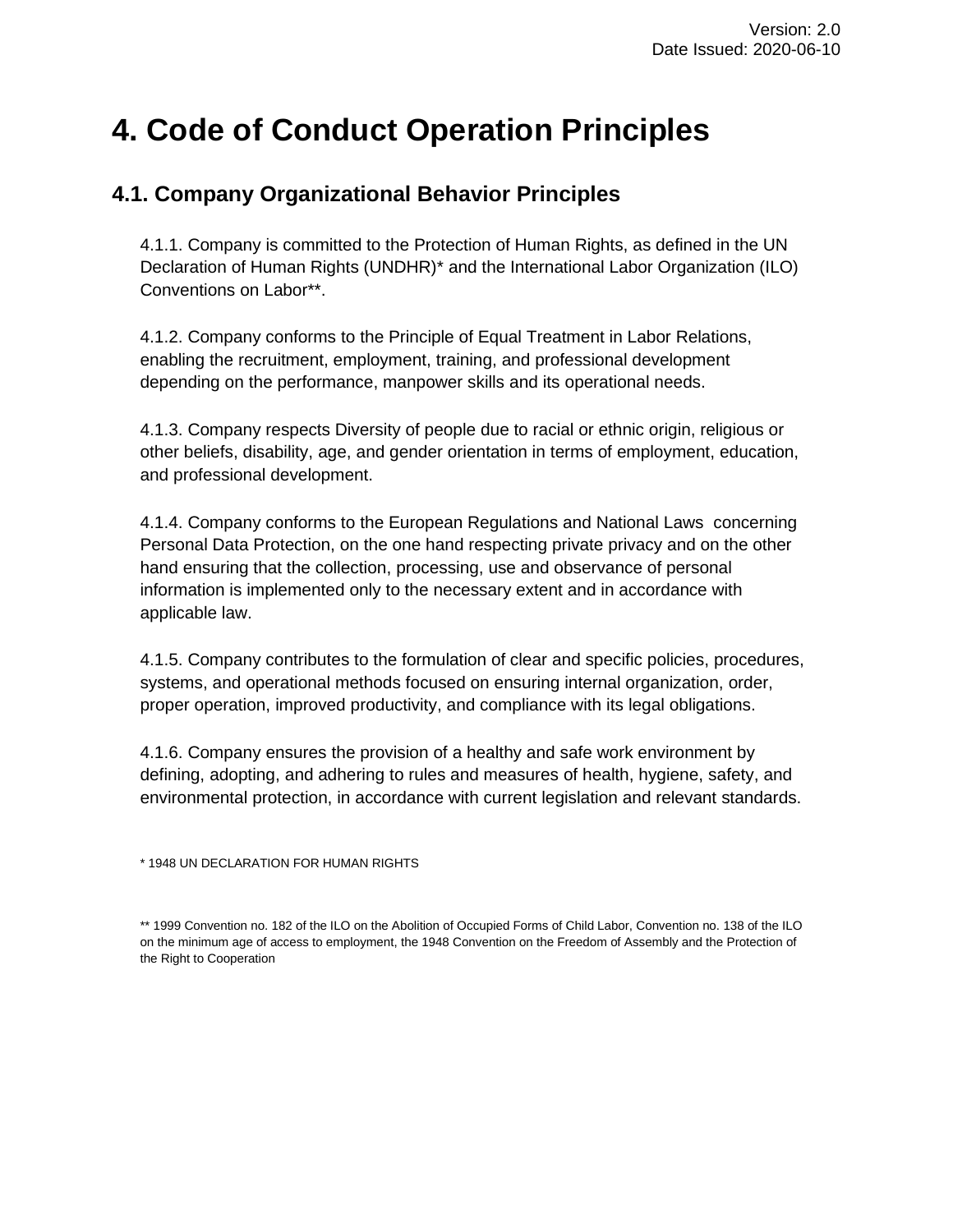4.1.7. Company promotes and encourages open, transparent and timely communication with shareholders, employees and other stakeholders, in order to build long-term relationships of trust.

4.1.8. Company conforms to Directive 2019/1158 amending Directive 2002/73 / EC, which prohibits any harassment or other offensive activity which is manifested in undesirable behavior and has the purpose or effect of infringing on the dignity of the person and creating intimidation, hostile, demeaning, humiliating or aggressive environment. When defining the concept of harassment, good transactional manners are also considered.

#### <span id="page-6-0"></span>**4.2. Employee Organizational Behavior Principles**

4.2.1. Everyone in the Company is obliged to respect and comply with the laws and the current regulatory framework, in all countries of its operation.

4.2.2. Employees must perform their work in accordance with the terms of their Individual Contract, terms of the Work Regulation, present Code, as well as the instructions of their supervisors, in a spirit of close and sincere professional cooperation and mutual trust, developing the relevant initiative, corresponding to the nature of their duties.

4.2.3. Employees must behave in a manner that respects the appreciation and trust of Management and its immediate and indirect Supervisors, accept the work assigned to them and perform the work assigned to them diligently.

4.2.4. Employees must demonstrate loyalty to the Company in all their actions and act in the best interests of the company both in the performance of their duties and in their social behavior in general.

4.2.5. With their work, their behavior, and their general activities within or outside of the work environment, employees must not discredit or violate prestige, undermine and oppose the interests of the Company.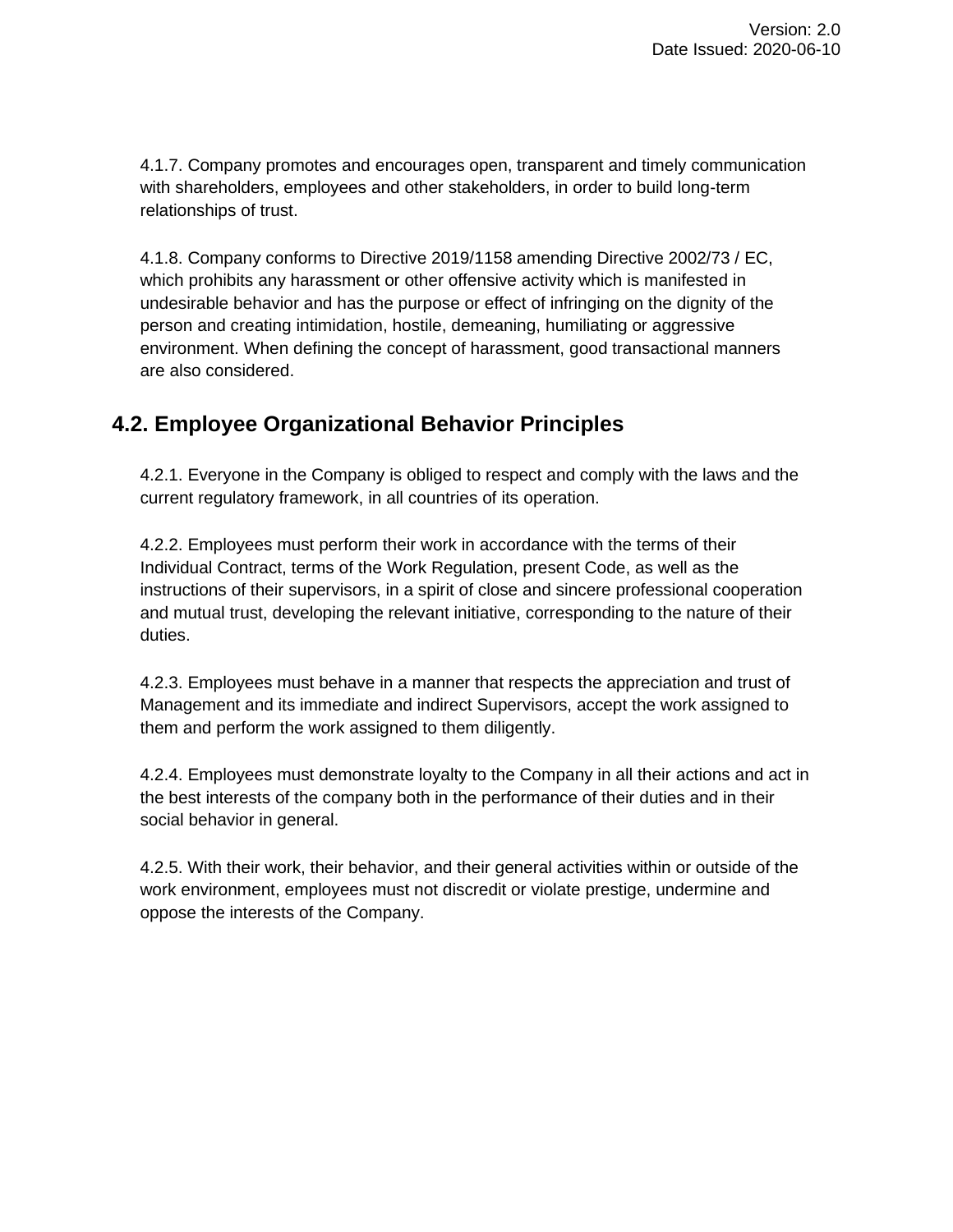4.2.6. Employees must ensure the safety and confidentiality of information about the Company's business activities and comply with the Confidentiality and Privacy Policy, which is an integral part of their Individual Contract and:

In case of employment termination, employees are obliged to protect Company's commercial secrets and other proprietary information, until the information becomes publicly available or until the Company no longer considers such information to be trade secrets or proprietary.

Supervisors should be careful so that data not concerning the employees who are responsible for the specific field of activity befall to their knowledge.

4.2.7. Employees are required to take necessary safety measures and wear personal protective equipment to avoid impairment of their health, the health of other employees, or third parties.

4.2.8. Employees are required to respect Company's assets and to use and manage wisely the resources available to them for the purposes of their work. Assets include both tangible and intangible, as well as third party assets. Particular attention should be paid to avoiding losses, damages, unnecessary expenses, or abuses of the Company's assets.

4.2.9. Employees must refrain from pursuing direct or indirect personal or family interests that run counter to the Company's interests.

4.2.10. Employees must adhere to a proper professional dress code.

#### <span id="page-7-0"></span>**4.3. Employees union interactions**

4.3.1. Company and the Employees' Union make every effort to maintain a climate of mutual trust and constructive approach of labor issues.

4.3.2. Company facilitates the Employees union in accomplishing its trade union duties in accordance with the provisions of the current legislation.

4.3.3. To ensure good and effective communication, regular periodic meetings are held between representatives of the Company and the Employees' Union, as well as unscheduled meetings whenever the need arises.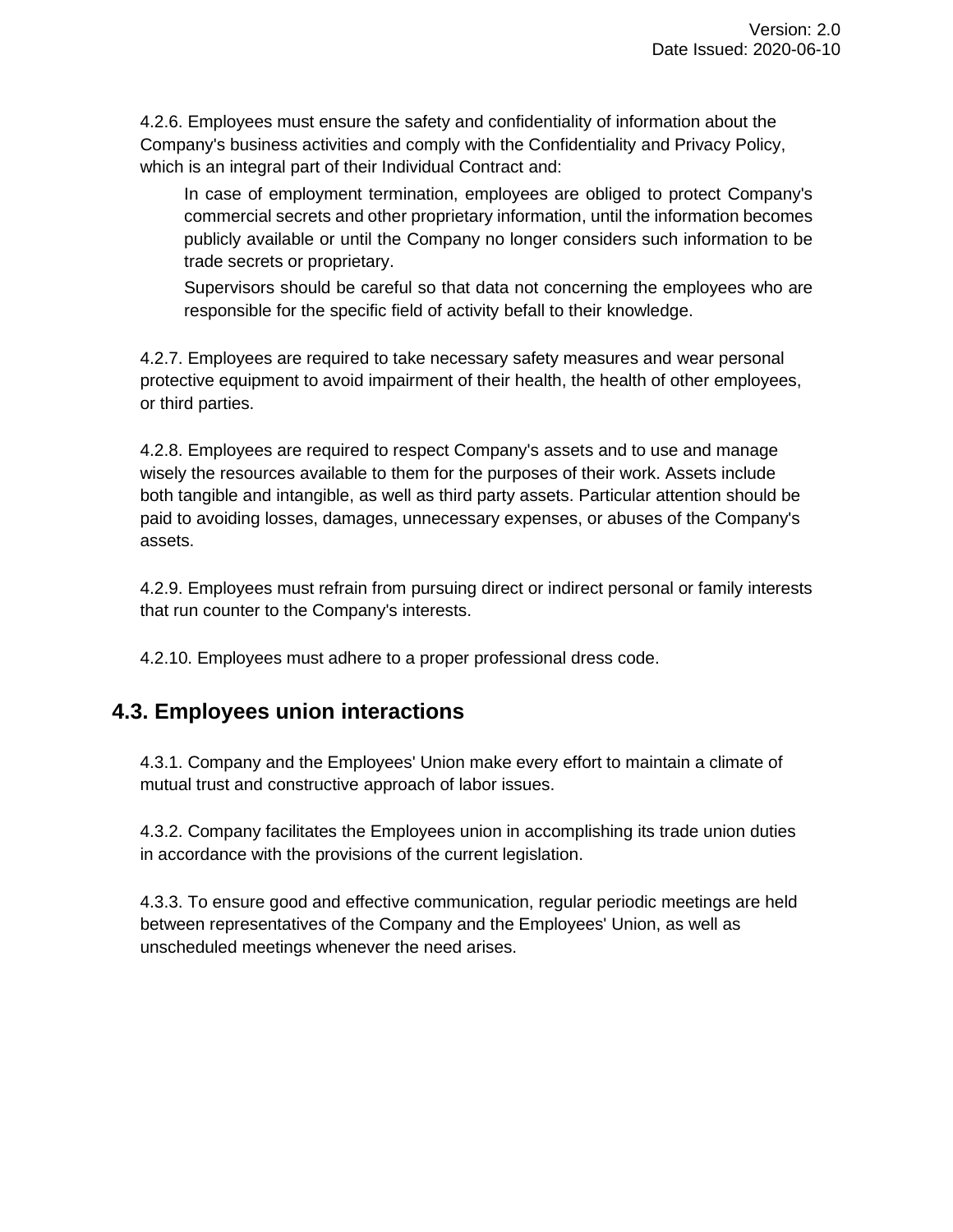### <span id="page-8-0"></span>**4.4. Transactions with customers, suppliers, collaborators, competitors**

4.4.1. It is a primary value for the Company to continuously strive to satisfy its customers by providing high level of services and products, adhering to all quality standards, using all means of technology, agronomic protocol and updated operating methods, and in full compliance with current legislation on health, hygiene, safety, and environmental protection.

4.4.2. Company provides all its prospective suppliers with impartial and equal opportunities. Decisions are based on objective criteria to ensure the interests and meet the requirements of the requested products and services and the provisions of relevant legislation, so that:

▪ total cost of ownership of any material or service be minimized

• the competitive position of the company is strengthened

▪ corporate image of the company as reliable member of the business community is promoted

4.4.3. It is the Company's policy not to co-operate with any supplier or partner who is known to engage in practices of child labor, child exploitation and any other form of illicit treatment. Any violation of labor law is not acceptable to the Company and if recorded will be a reason for the immediate termination of the business relationship.

4.4.4. Business transactions are made on fair and reasonable terms, fulfilling the contractual obligations of both members. Long-term agreements are compatible with the principles of free competition, governed by the mutual obligations and rights of the two Contracting Parties, and are periodically monitored for whether they remain competitive.

4.4.5. The Company expects its partners to apply best practices of business ethics and to comply not only with laws and internationally established commercial rules, but also with their own social and environmental sensitivity.

4.4.6. Employees involved in the submission of proposals, in the preparation of tenders or in the negotiation of contracts and commercial agreements, must ensure that all statements, communications and representations to customers, suppliers and partners are accurate and true. After the award, all contracts must be in accordance with the specifications, requirements, and provisions.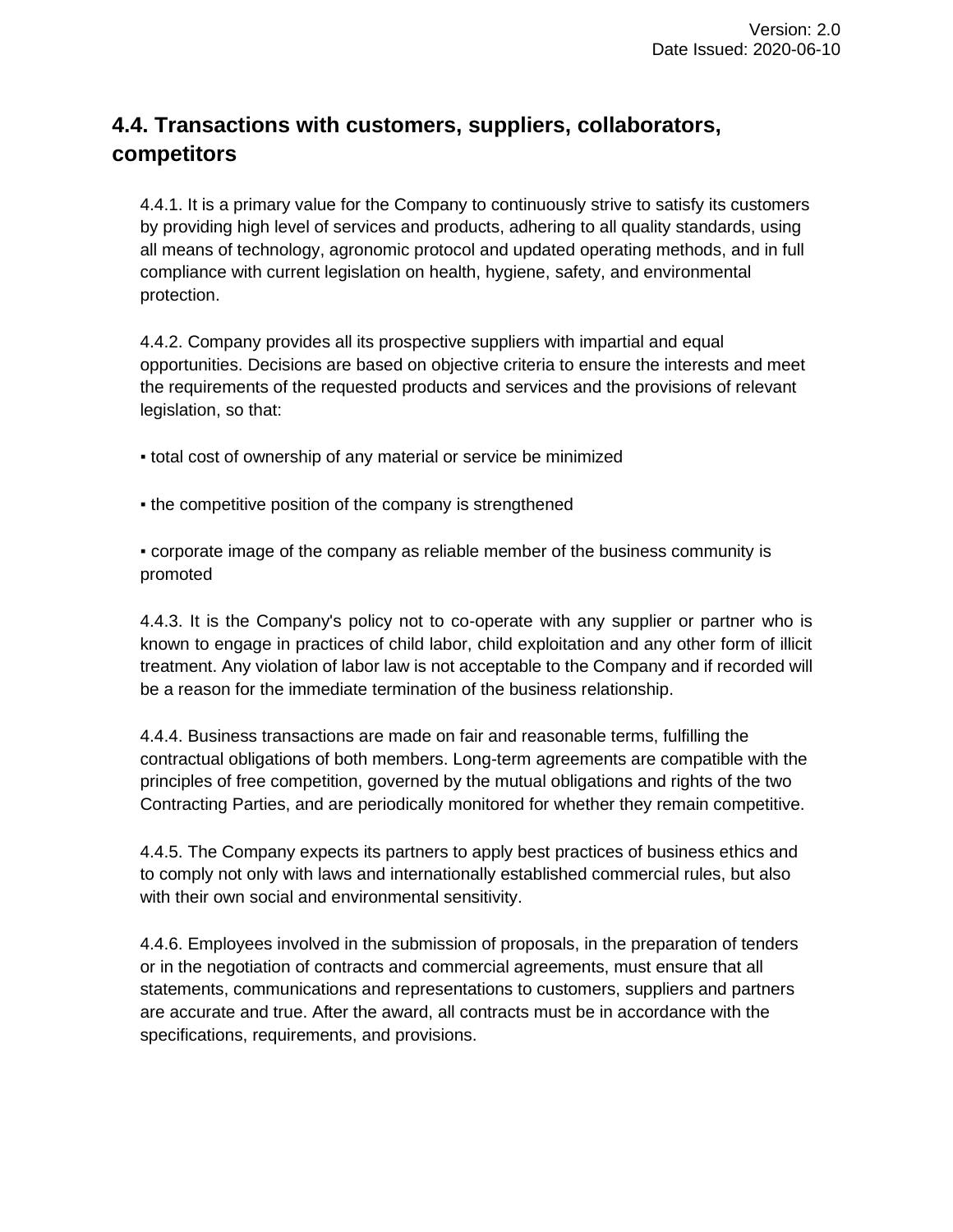4.4.7. It is the Company's policy not to knowingly infringe intellectual property rights of others and to respect the trade secrets or other proprietary information of third parties.

4.4.8. The Company respects its competitors and adopts principles and practices of healthy, fair, and legitimate competition, primarily for the benefit of the customer.

4.4.9. The Company strictly adheres to national and international legal requirements regarding trademarks and unfair competition.**8** 

#### <span id="page-9-0"></span>**4.5 Public sector and Legislation interactions**

4.5.1. Company complies with all laws governing its business activities.

4.5.2. Company facilitates the work of the competent state authorities and bodies during their audit.

4.5.3. Company develops cooperation with municipal authorities and communities to improve educational, cultural, economic, and social well-being in these communities.

#### <span id="page-9-1"></span>**4.6. Media interactions**

4.6.1. Company encourages continuous, honest, and open dialogue with all media and provides equal, responsible, and transparent information, aiming at timely and reliable information about its activities.

4.6.2. Any action of promotion by the Company regarding its products and services will contain accurate data, will follow applicable law and no information necessary for the shaping of a fair judgment by the public will be concealed.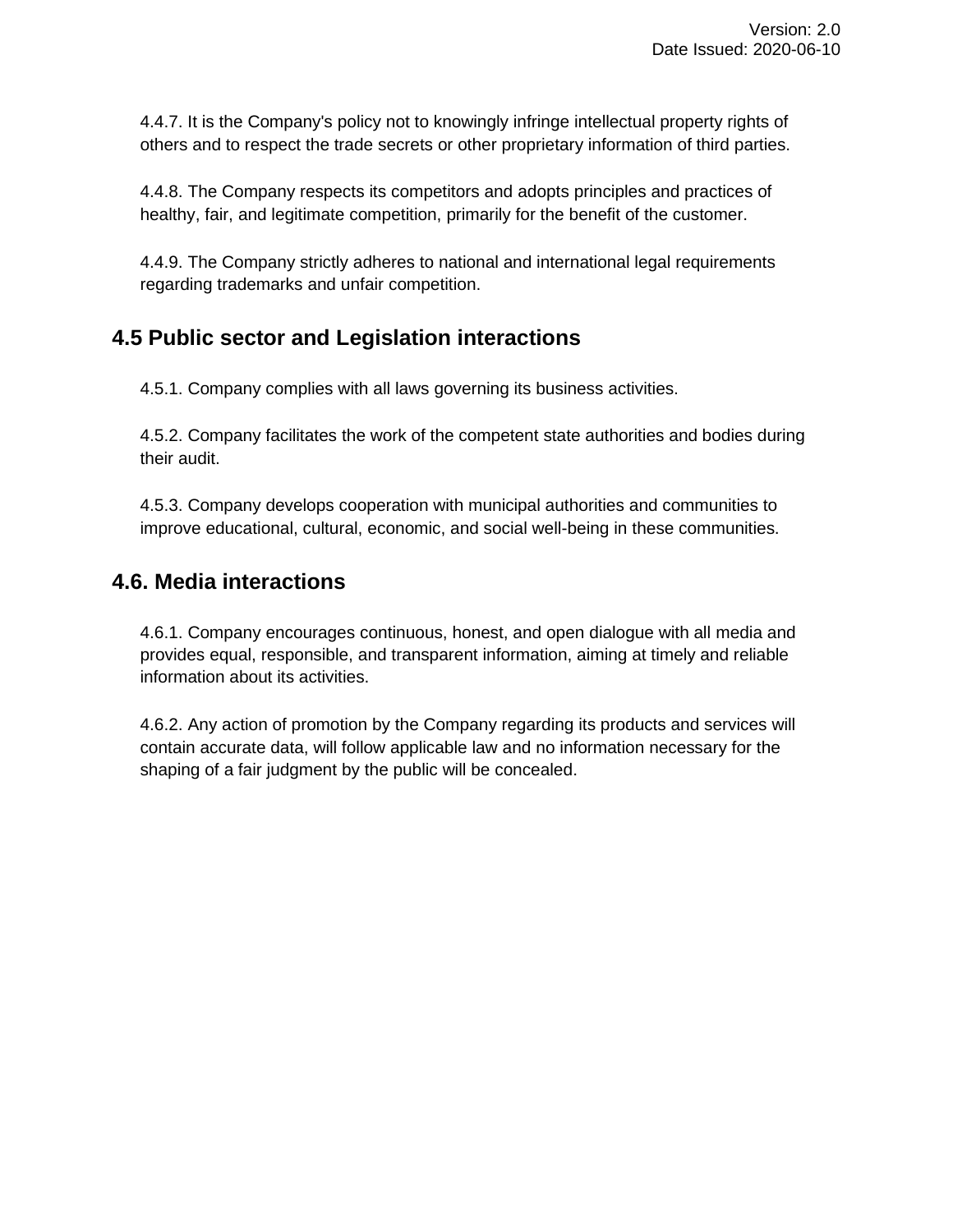#### <span id="page-10-0"></span>**4.7. Sponsorships**

4.7.1. The Company may offer or accept professional sponsorships, in accordance with current legislation, usual market practices, budget and related policies.

4.7.2. The Company does not make contributions to political parties, committees, or political personality, to avoid promoting political interests.

4.7.3. Employees need to be aware that their possible involvement or participation in any political activity should be on a personal basis, at their own time, at their own expense and in accordance with applicable law. Company's financial or other resources cannot be used for political activities.

4.7.4. Bribery, corruption, and unfair practices to influence any business decision are prohibited.**9**

#### <span id="page-10-1"></span>**4.8. Corporate social responsibility**

4.8.1. The Company operates in a way that ensures the alignment of its objectives and strategy with the fulfillment of the interests of its shareholders and customers, while considering the interests of its human resources, partners, society, and the need to protect the environment.

4.8.2. Designated personnel that perform administrative and managerial duties or carries out relevant administrative or managerial decisions must always consider serving the purposes of corporate social responsibility while doing so.

Indicative examples:

Contribution of know-how, experience, agronomic support, and guidance towards the tobacco growers

Use of natural resources sustainably to the environment. Ensuring that any environmental impacts from operational activity are identified, checked, measured and monitored. Emphasis is placed on informing and raising awareness of all stakeholders.

Local and cultural development

Active participation in tackling social issues, by serving socially important or charitable purposes and supporting socially disadvantaged groups

4.8.3. Charitable contributions must be made in accordance with a specially approved budget.

4.8.4. By advocating and aiming for a sustainable development, the Company is committed to participation, cooperation, and good relations with local communities in all areas where it operates and cooperates with all stakeholders.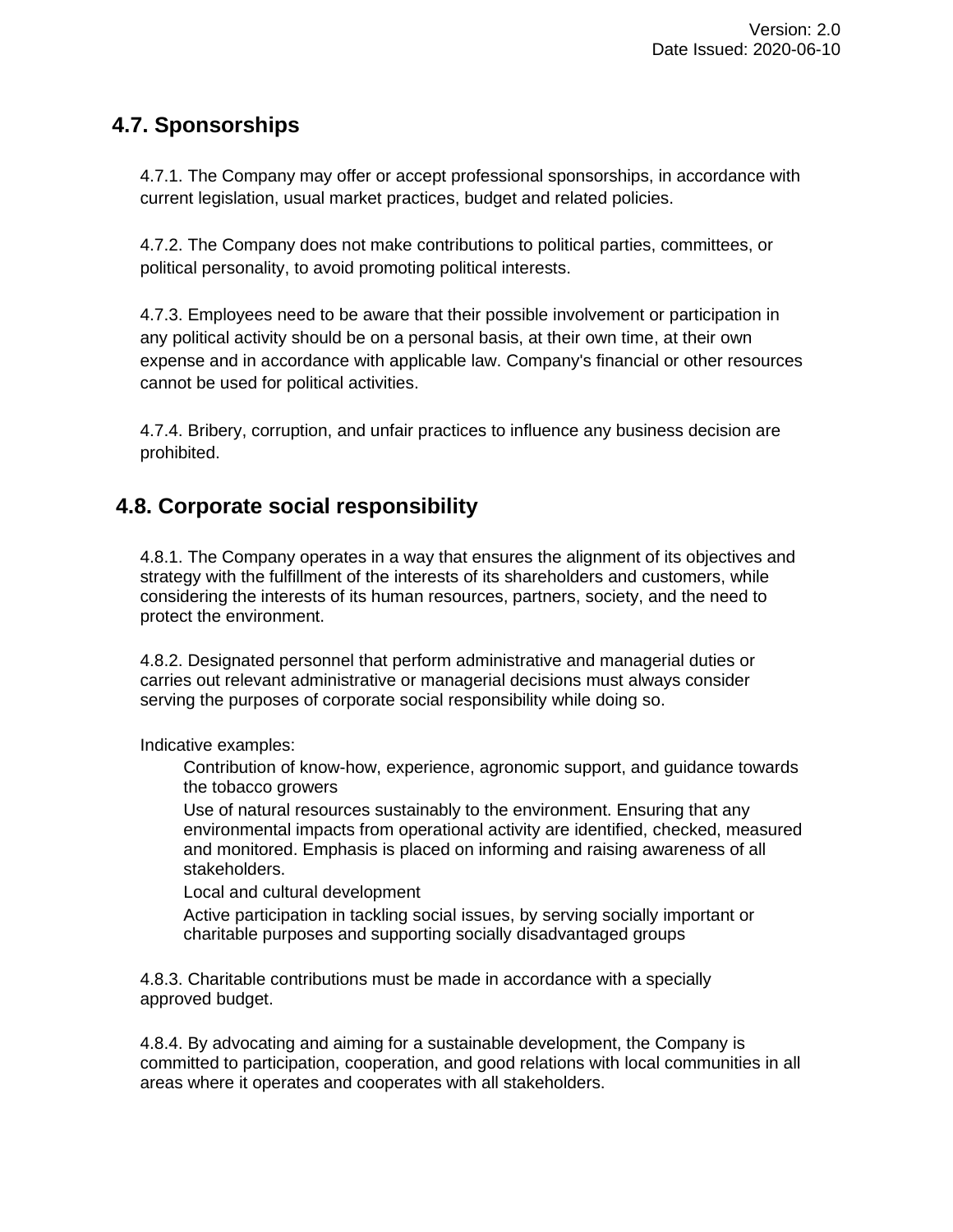#### <span id="page-11-0"></span>**4.9. Business archives**

4.9.1. All financial transactions of the Company are recorded in its accounting statements. Data are kept accurate, provide the necessary information and are in accordance with current national and international accounting standards and principles.

4.9.2. No payment by the Company will be approved or made with the intention that any part of that payment be used for any purpose other than the one described by the documents supporting the payment.

4.9.3. All those involved in the creation, processing and recording of business information are considered responsible for their integrity. Any business, accounting or financial entries should accurately reflect the information described in the supporting information.

4.9.4. Any concealment of information by Management, or by the Company's independent Auditors, is prohibited.

4.9.5. Any correspondence, printed materials, electronic information, documents, or publications of any kind are property of the Company and must be kept in MISSIRIAN SA.

#### <span id="page-11-1"></span>**5. Code compliance and conformity**

5.1. By accepting employment to MISSIRIAN SA, each employee becomes responsible for compliance and conformity with this Code, the respective decisions, policies, procedures, and instructions of the competent bodies of the Company.

5.2. Compliance with this Code is everyone's responsibility, and no one can justify any unethical action, on the grounds of carrying out the instructions of his Supervisor.

5.3. The staff must inform their immediate or indirect supervisors and the Human Resources & Quality Management Directorate if they come to terms with events or behaviors that are contrary to the Code and could harm the Company, so that the issue can be settled through internal business procedures.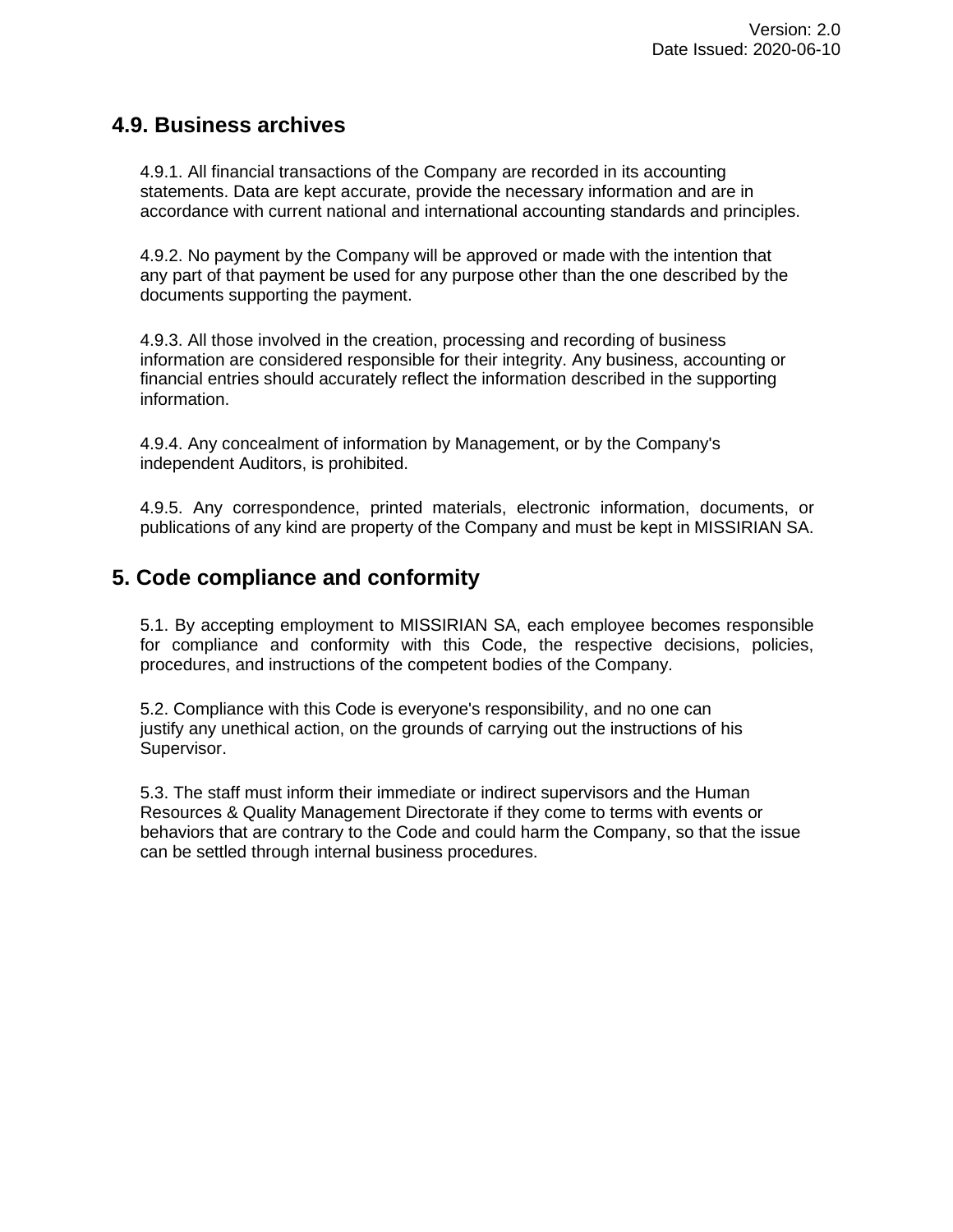5.4. The Directorate of Human Resources & Quality Management is responsible for promoting a positive and ethical work environment. It is responsible:

- For the development and maintenance of the Code
- To submit, gather, and examine proposals concerning improvements and precautionary measures
- For the awareness and guidance of all staff (newly recruited and existing) on the Code and its revised forms
- To supervise the compliance of the Code to the staff and its correct application

5.5. Violations of these provisions can have a serious negative effect on the image and results of the Company. Depending on the circumstances, the Company has the right to prosecute disciplinary proceedings or even the legal pursuit of civil damages and the criminal prosecution of the employee who interfered with the provisions.

5.6. Full compliance with the Code of Conduct & Ethics demonstrates the Company's commitment to a business culture that promotes the highest possible standards of ethics, morality and prosperity for the company and its employees.

#### **NOTE**

Present document is in effect, revised and distributed in accordance with the applicable relevant procedures for all audited documents of MISSIRIAN SA. Unauthorized sharing, replication and use partly or otherwise is not allowed, as well as its use in terms that do not concern the specific procedures.